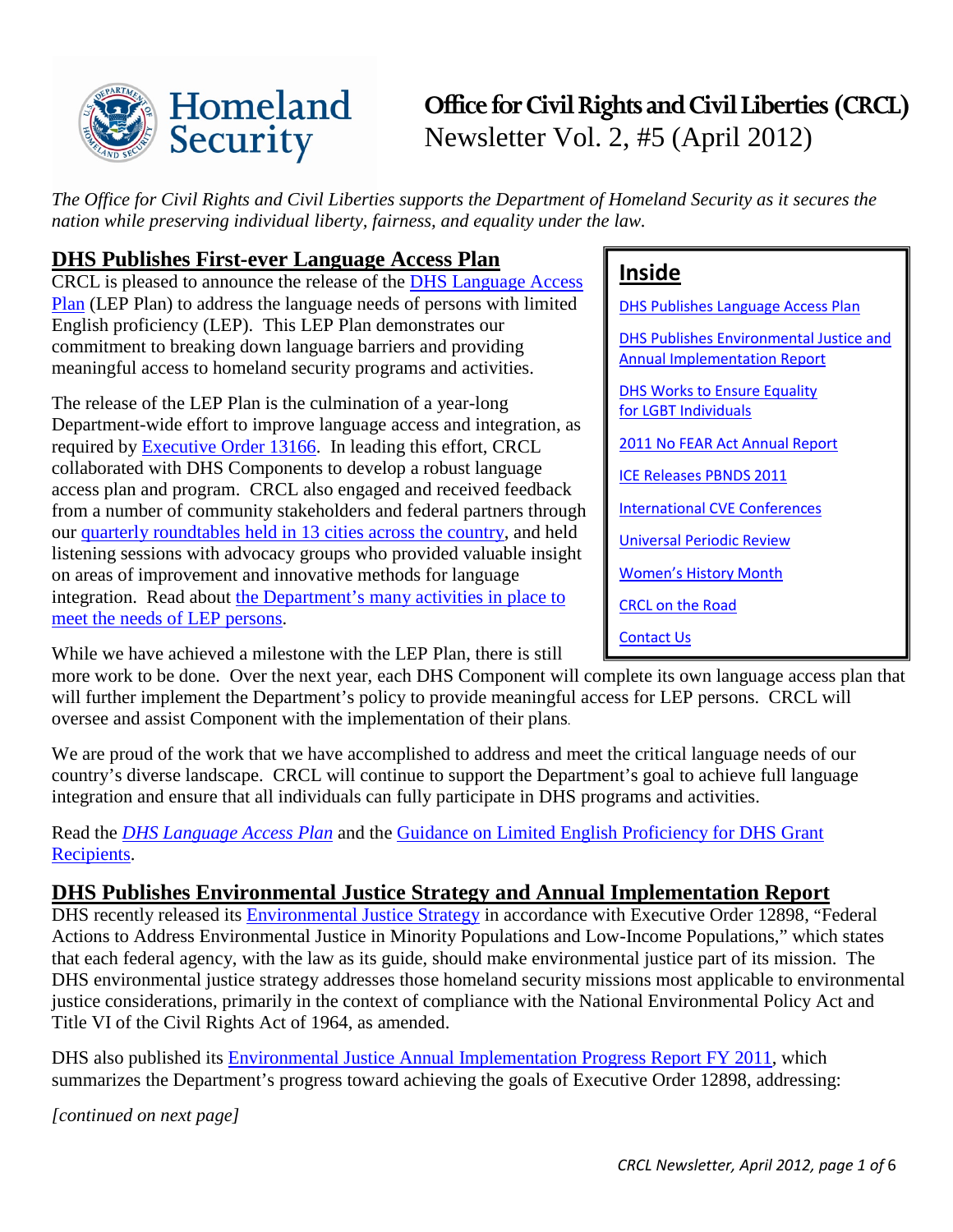implementation of the National Environmental Policy Act; implementation of Title VI of the Civil Rights Act of 1964, as amended; impacts from climate change; and impacts from commercial transportation and supporting infrastructure ("goods movement").

Read more about the **Environmental Justice Strategy** and the **Annual Implementation Progress Report.** 

## <span id="page-1-0"></span>**DHS Works to Ensure Equality for LGBT Individuals**

In keeping with the Department's commitment to equality for lesbian, gay, bisexual and transgender (LGBT) individuals, CRCL and the Office of the Secretary formed a LGBT Working Group, comprising representatives from each DHS Component. The purpose of the Working Group is to review, evaluate, and provide recommendations on a wide range of technical, legal, and policy issues to ensure that LGBT individuals are treated equally in DHS programs and activities.

Since its inception in 2011, the Working Group has convened cross-DHS listening sessions with several national LGBT groups and representatives from DHS Components. The listening sessions provided forums for DHS to listen to concerns of LGBT stakeholders—representatives voiced their concerns about detention facilities and treatment of LGBT detainees and those with HIV, visa petitions and the Defense of Marriage Act, the need for cultural competency training to address border screening issues, and several others. The Working Group is developing plans to address these concerns. One early achievement was a [USCIS policy change,](http://www.uscis.gov/USCIS/Laws/Memoranda/2011/August/Cohabitating_Partners_PM_081711.pdf) bringing the agency in line with existing Department of State guidance, on renewal of visas for household members of longterm non-immigrants, including same-sex partners as well as other dependents such as elderly parents. USCIS has also developed and is now deploying a [training module for refugee and asylum officers on LGBT issues.](http://www.uscis.gov/USCIS/Laws/Memoranda/2011/August/Cohabitating_Partners_PM_081711.pdf)

### *CBP Proposes Expansion of Joint Customs Declarations*

CBP recently published a notice of proposed rulemaking to revise its regulations that will save returning U.S. travelers time and save the agency money while still maintaining security at our ports of entry.

The proposed update addresses when members of a family residing in one household and traveling together on their return to the U.S. may make a joint declaration for all members of the family. CBP anticipates that expanding the definition of "members of a family residing in one household" will reduce the amount of paperwork and time that CBP officers would need to review during inspection and, therefore, facilitate passenger processing. Streamlining this procedure is expected to result in more than \$2 million in time savings annually and allow CBP officers to dedicate more attention to other admissibility issues and travelers that may pose threats.

The expanded definition of the term "members of a family residing in one household" will include domestic relationships, which will allow more U.S. returning residents to file a joint customs declaration for articles acquired abroad. "Domestic relationship" would include foster children, stepchildren, half-siblings, legal wards, and other types of dependents. This definition would also include two adults who are in a committed relationship, including long-term companions and couples in civil unions or domestic partnerships where the partners share financial assets and obligations. Read the [proposed rule.](https://www.federalregister.gov/articles/2012/03/27/2012-7122/members-of-a-family-for-purpose-of-filing-a-cbp-family-declaration)

### *DHS Pride*

[DHS Pride,](http://www.dhspride.org/) the DHS-recognized employee association focusing on LGBT issues for the Department, has launched a new website: [www.dhspride.org.](http://www.dhspride.org/) The on-line resource includes information about the organization, along with

section with news of interest to LGBT members of the federal family and the overall LGBT community.

DHS Pride is an employee association recognized by DHS under Directive No. 112-06 authorizing the formation of employee organizations.



The DHS Association of Lesbian, Gay, Bisexual, and Transgender Employees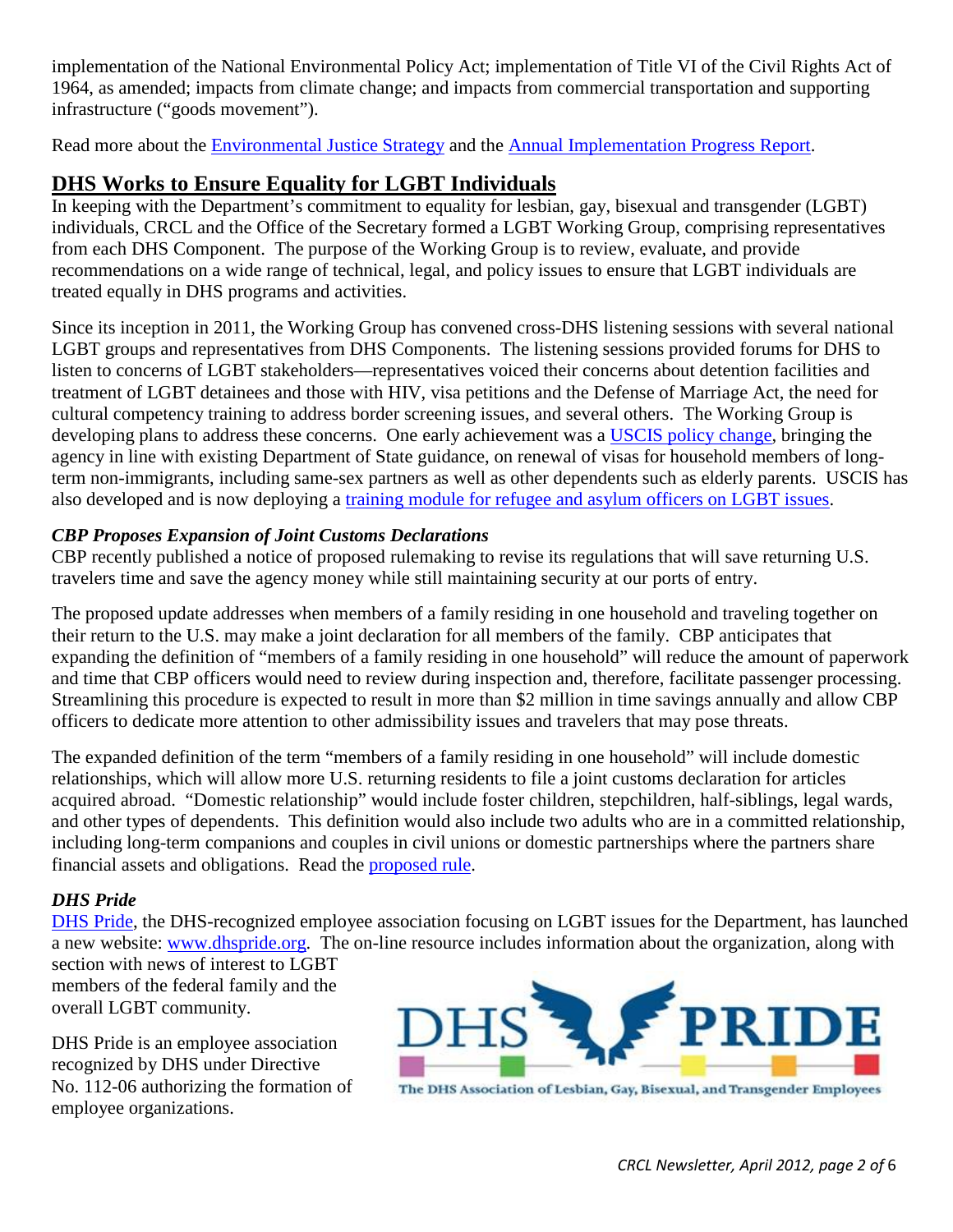## <span id="page-2-0"></span>**CRCL Publishes the 2011 No FEAR Act Report**

CRCL is pleased to announce the release of the DHS *[Notification and Federal Employee Antidiscrimination and](http://www.dhs.gov/xlibrary/assets/crcl-no-fear-act-annual-report-2011.pdf)  Retaliation Act of 2002* [\(No FEAR Act\) Annual Report for Fiscal Year 2011.](http://www.dhs.gov/xlibrary/assets/crcl-no-fear-act-annual-report-2011.pdf)



The [No FEAR Act, Public Law 107-174,](http://www.gpo.gov/fdsys/pkg/PLAW-107publ174/html/PLAW-107publ174.htm) requires that federal agencies be publicly accountable for violations of anti-discrimination and whistleblower protection laws. Federal agencies must post both quarterly and annual statistical data relating to federal sector Equal Employment Opportunity (EEO) complaints on its public website, reimburse the Judgment Fund for any payments made, and notify employees and applicants for employment about their rights under the federal antidiscrimination and whistleblower laws.

This Report summarizes DHS's most significant accomplishments in the DHS EEO program, particularly focusing on the area of EEO complaint processing. It evidences the Department's strong commitment to abide by merit systems principles, provide protection from prohibited personnel practices, and promote accountability.

### Read the *[2011 No FEAR Act Annual Report](http://www.dhs.gov/xlibrary/assets/crcl-no-fear-act-annual-report-2011.pdf)*.

## <span id="page-2-1"></span>**CRCL Participates in International Conferences to Counter Violent Extremism**

Recently, CRCL representatives traveled abroad to take part in conferences in the UK and the Netherlands, both of which focused on reducing the threat of terrorism and violent extremism.

Wilton Park, a global non-profit think tank, hosted a three-day conference on building resilience and reducing threats within the Somali communities across the globe. The roundtable meeting bought together 60 senior-level practitioners, policy makers, academics and community representatives from the UK, the U.S., Italy, and Kenya to dialogue with government officials from the UK, U.S., Denmark, Saudi Arabia, and the EU on strategies to increase trust between communities and government officials and promote future collaboration on counter-terrorist activities. Key



themes discussed at the conference were the need to: challenge ideology that supports terrorism and those who promote it; protect vulnerable individuals; and support sectors and institutions where there are risks of radicalization. CRCL participated in bilateral talks between the U.S. delegation to the conference and the UK Home Office, Research Information and Communications Unit, and UK Foreign Ministry.

<span id="page-2-2"></span>Also, a CRCL representative traveled with a U.S. delegation of federal, state and local government officials to visit the Netherland's Counter Terrorism Coordination Centre in The Hague. The three-day conference included a series of workshops on countering violent extremism, and visits to the regional police fusion center in Antwerp and the National Threat Analysis Centre in Brussels. The U.S. delegation (pictured above) was composed of representatives from DHS, CBP, DOJ, FBI and the National Counter Terrorism Center, along with state and local law enforcement agencies. CRCL's participation in these conferences underscores our commitment to partnering with international government and stakeholders counter violent extremism.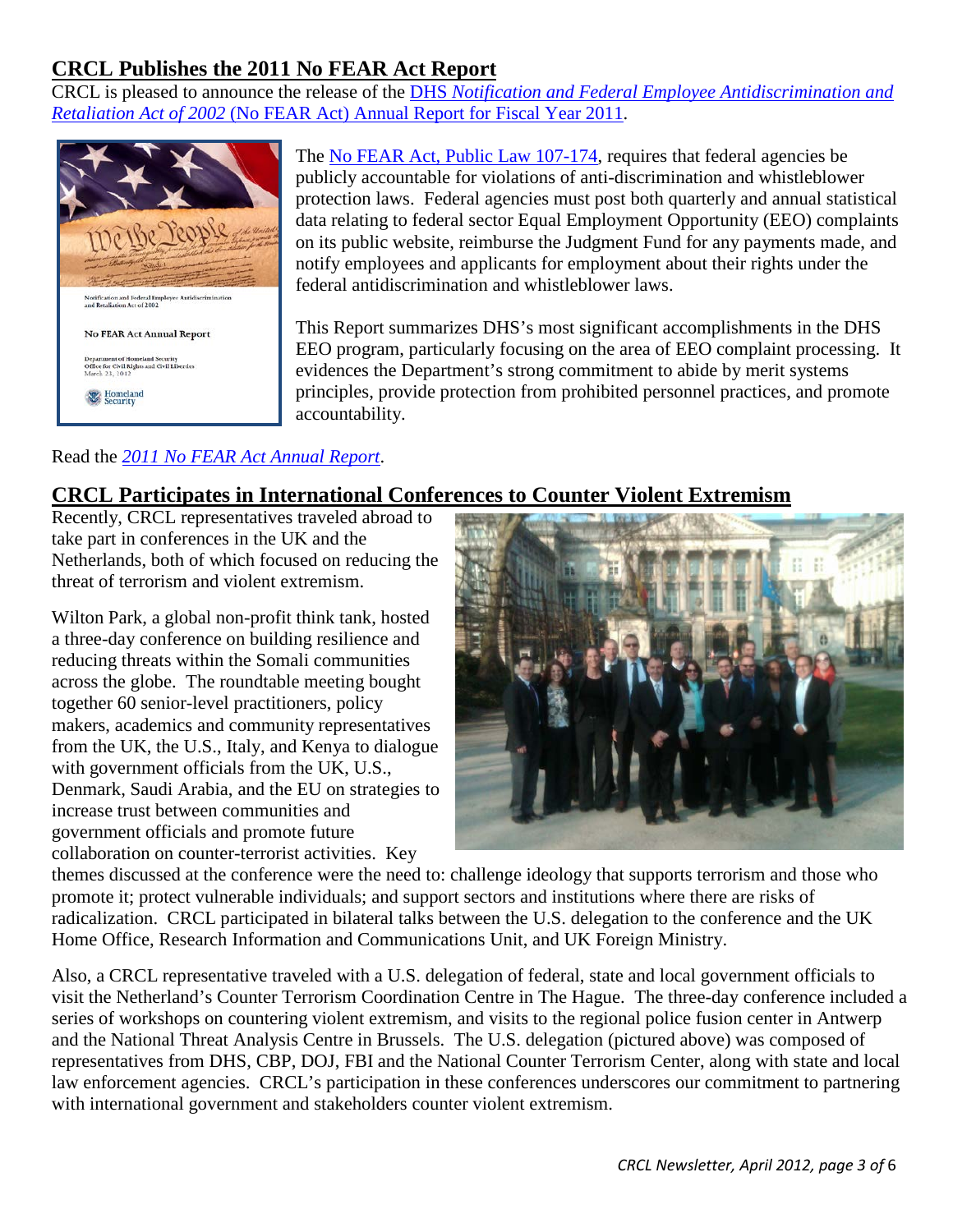## **ICE Releases Performance-Based National Detention Standards 2011**

In keeping with its commitment to reform the immigration detention system, U.S. Immigration and Customs Enforcement (ICE) has revised its detention standards. These new standards, known as Performance-Based National Detention Standards 2011 (PBNDS 2011), represent an important step in detention reform.

PBNDS 2011 reflects ICE's ongoing effort to tailor the conditions of immigration detention to its unique purpose while maintaining a safe and secure detention environment for staff and detainees. In developing the revised standards, ICE incorporated the input of many agency employees and stakeholders, including the perspectives of nongovernmental organizations and ICE field offices. PBNDS 2011 is crafted to improve medical and mental health services, increase access to legal services and religious opportunities, improve communication with detainees with limited English proficiency, improve the process for reporting and responding to complaints, and increase recreation and visitation.



CRCL collaborated with ICE on the development of the new standards, providing expertise and information resulting from complaint investigations, in numerous areas impacting detainee health and safety as well as in standards impacting detainees' rights.

Read more about the [PBNDS 2011.](http://www.ice.gov/detention-standards/2011/)

## <span id="page-3-0"></span>**Universal Periodic Review Process – US Implementation of Accepted Recommendations**

In 2010, the United States participated in the UN Human Rights Council [Universal Periodic Review \(UPR\)](http://www.ohchr.org/en/hrbodies/upr/pages/uprmain.aspx) process. The UPR is a unique process which involves a review of the human rights records of all 192 UN Member States once every four years. The UPR is a State-driven process, under the auspices of the **Human Rights** [Council,](http://www.ohchr.org/EN/HRBodies/HRC/Pages/HRCIndex.aspx) which provides the opportunity for each State to declare what actions they have taken to improve the human rights situations in their countries and to fulfill their human rights obligations. The UPR is designed to ensure equal treatment for every country when their human rights situations are assessed.

After careful review, the United States accepted in whole or in part 173 of the 228 recommendations it received. In keeping with the United States' enduring commitment to universal human rights and fundamental freedoms at home and abroad, we have adopted a process for carrying out and reviewing our implementation of the recommendations we accepted.

These recommendations have been divided into ten thematic areas, and working groups have been formed to oversee implementation efforts in each area. The working groups are each led by the government department or agency with the greatest subject matter expertise in that area and include members from other relevant departments and agencies. The working groups and lead agencies include:

- **Civil Rights and Discrimination** Department of Justice
- **Criminal Justice Issues** Department of Justice
- **Indigenous Issues**  Department of the Interior
- **National Security**  Departments of Justice, Defense and State
- **Immigration**  Department of Homeland Security

*[continued on next page]*

- **Labor and Trafficking** Departments of Justice and Labor
- **Economic, Social, and Cultural Rights and Measures**  Departments of Justice and State
- **The Environment**  Environmental Protection Agency
- **Domestic Implementation of Human Rights** Department of Justice
- **Treaties and International Human Rights Mechanisms**  Department of State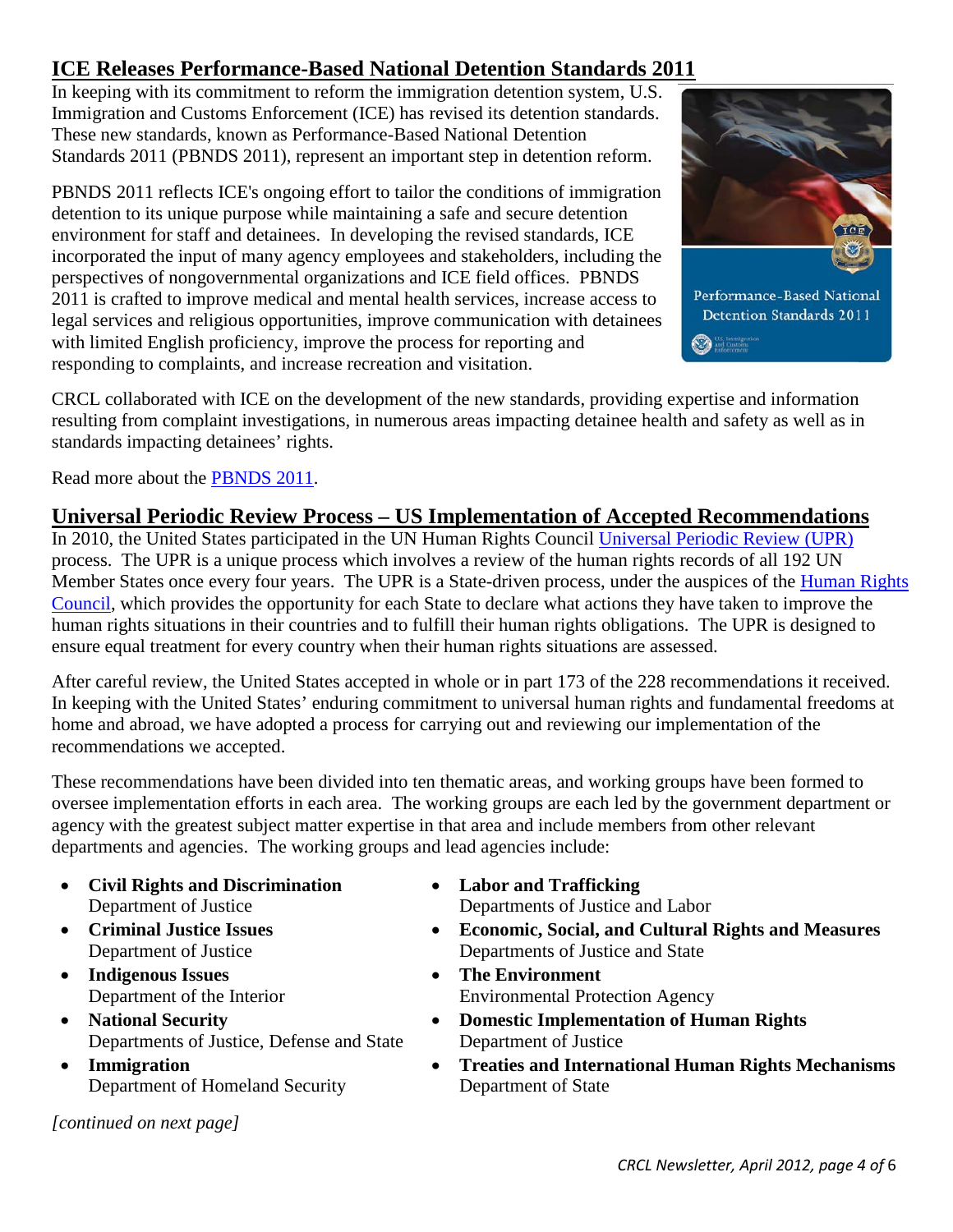Information about the working groups and additional updates on the UPR implementation process will be posted on [www.humanrights.gov.](http://www.humanrights.gov/) Questions or comments regarding overall UPR implementation efforts may be directed to [UPR\\_INFO@state.gov.](mailto:UPR_INFO@state.gov)

### <span id="page-4-0"></span>**Women's History Month 2012**

Every year in March, we recognize the many contributions that women have made to our country and society by observing [Women's History Month.](http://womenshistorymonth.gov/)

Across the Department, Components celebrated the thousands of women whose invaluable commitment allows DHS to accomplish its many missions. The Transportation Security Administration [profiled five of their distinguished women](http://http/www.tsa.gov/press/Womens_History_Month_2012/index.shtm) leaders, the U.S. Coast Guard recognized [women in peacekeeping missions](http://coastguard.dodlive.mil/2012/03/stuff-mom-never-told-you-women-in-peacekeeping/) (pictured right), and CBP's Eagle Pass Border Patrol Station held an inaugural luncheon to honor women in local law enforcement.



Secretary Napolitano, and other DHS women leaders, also commemorated Women's History Month with an interactive event and panel discussion on ways that the Department supports women in the workforce and cultivates future leaders.

### <span id="page-4-1"></span>**CRCL on the Road, March – April**

*March 5-7 – Detroit, Michigan* CRCL participated in the BRIDGES roundtable and held several meetings with diverse community organizations.

#### *March 7-9 – Portland, Oregon*

CRCL convened a series of community engagement meetings and a town hall with several diverse communities including the Latino, Muslim, and Somali and local partners. communities.

#### *March 15 – Hamilton, New Jersey*

CRCL participated in the New Jersey Department of Homeland Security's inaugural Interfaith Council Lunch.

#### *March 16 – New York City, New York*

CRCL representatives convened several meetings with local officials and diverse community leaders.

#### *March 17 – Durham and Raleigh, North Carolina*

CRCL participated in the White House Policy Conference with the Hispanic community and convened a town hall with the Muslim community.

#### *March 18-21 –London, UK*

CRCL participated in an international conference on building resilience and reducing the threat within the Somali diaspora.

#### *April 2-5 – Phoenix, Arizona*

CRCL will participate in the National Fusion Center Conference.

#### *April 5 – Chicago, Illinois*

CRCL will convene its quarterly community engagement roundtable with diverse communities and federal, state,

#### *April 5 – Los Angeles, California*

CRCL will participate in the White House Policy Conference with the Hispanic community.

#### *April 17 – Detroit, Michigan*

CRCL will participate in the BRIDGES roundtable with local federal partners and community leaders.

#### *April 19 – Denver, Colorado*

CRCL will convene its quarterly community engagement roundtable with diverse communities and federal, state, and local partners.

#### *April 19 – Washington, DC*

CRCL will convene its quarterly community engagement roundtable with diverse communities and federal, state, and local partners.